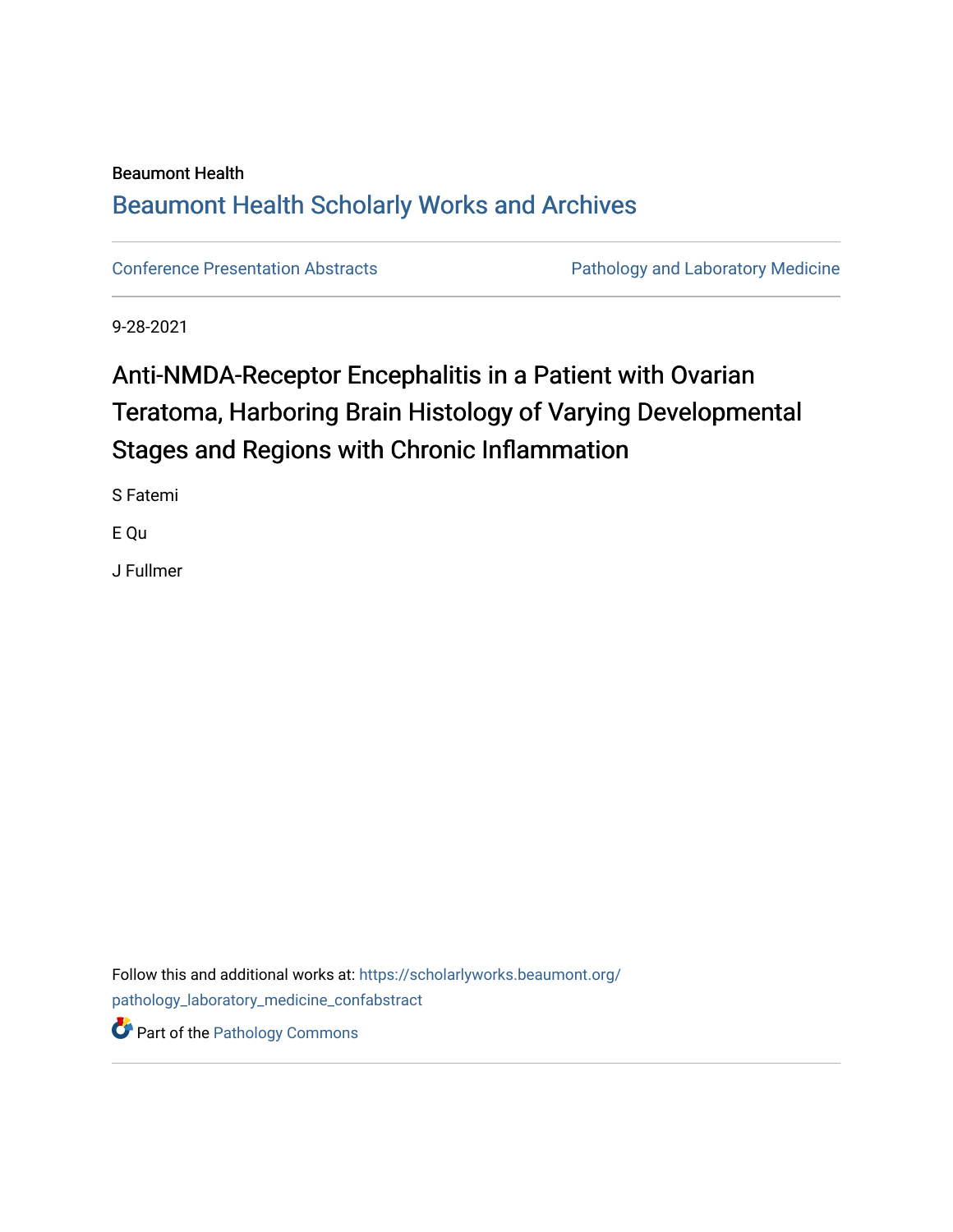by solid sheets of histiocytes with abundant granular eosionophilic cytoplasm, and intra- and extracellular basophilic bodies. It should be differentiated from other types of granulomatous inflammation and from signet ring cell carcinoma. Treatment consists of antibiotics, but surgery is sometimes necessary.

**Methods/Case Report:** A 74-year-old woman experienced postmenopausal bleeding for several years. A previous endometrial biopsy showed a mucinous glandular proliferation of uncertain etiology. She also had coronary heart disease, hypertension, diabetes mellitus and hyperlipidemia. A prior urinalysis showed abundant bacteria, and she had been hospitalized recently for urinary tract infection (UTI). She underwent laparoscopic total hysterectomy. Grossly, the endometrium was mostly uniform, 0.1 cm in thickness, with one 0.4-cm polyp. Microscopically, the endometrium showed simple hyperplasia without atypia, benign endometrial polyp, and multifocal malakoplakia, manifested by sheets of histiocytes with granular eosinophilic cytoplasm, many of them containing variably-sized basophilic spherules imparting to them a targetoid, or bull's eye, appearance. Multiple endometrial plasma cells were also seen.

### **Results (if a Case Study enter NA):** NA

**Conclusion:** Very few cases of endometrial malakoplakia have been reported in the medical literature. Here we present unexpected malakoplakia coexisting with endometrial simple hyperplasia without atypia. Reports from the electron microscopy literature suggest that the basophilic spherules, named Michaelis-Gutmann inclusion bodies, are electron-dense granules that result from coalescence of phagolysosomes, reflecting failed digestion of bacteria. In our patient, longstanding chronic endometritis, confirmed by the presence of endometrial plasma cells, possibly coexisting with chronic UTI, culminated in malakoplakia, which clinically and pathologically mimicked endometrial hyperplasia or even carcinoma, given her old age, chronic bleeding, and the mucinous epithelium in the endometrial biopsy. The finding of endometrial malakoplakia should remind us of the bacterial etiology of chronic endometritis and the need for timely treatment of urogenital infections with antibiotics.

## **Primary Malignant Melanoma of Vagina: A Clinicopathologic Analysis of 6 Cases**

 *Y. Xiang, 1 X.G. Xu, 1 X. Zhang2 ; 1 Pathology, Hospital of the University of Pennsylvania, Philadelphia, Pennsylvania, UNITED STATES; 2 Pathology, Stanford University Medical Center, Stanford, California, UNITED STATES*

**Introduction/Objective:** Primary malignant melanoma of vagina (PMMV) has a very high rate of recurrence and poor long-term survival. Less than 250 cases are reported in English literature to date, optimal treatments,

risk factors, and prognostic predictors for PMMV are still subjects of debate. This study sought to evaluate the clinicopathologic features, initial management, and survival of 6 patients over 7 years follow-up in one institution. **Methods/Case Report:** In this study, the clinical and pathologic features of 6 PMMV occurring in patients age 49 to 83 years were evaluated retrospectively. The mean age of the patients was 68.2 years, and all patients were postmenopausal women. At the time of diagnosis, all tumors were limited to the vagina.

**Results (if a Case Study enter NA):** Vaginal bleeding, discharge and a tumor mass were the chief complaints. These patients were treated by pelvic exenteration, radical surgery and postoperative chemotherapy and/or radiotherapy. Follow-up was available in all patients ranging from 1 to 7 years. Two patients had metastases in other organs died at 16 and 34 months respectively. Two patients had distant recurrence at 1 to 2 years and are still alive. The other 2 patients have no evidence of disease over 2 years follow-up. Grossly, the tumors were mostly polypoid and ranged from 0.25 to 9.5 cm (mean, 5 cm) in maximum dimension. The depth of invasion ranged from 2.2 to 11 mm. A vertical growth phase was present in all tumors. S-100, HMB-45 and Melan-A were positive in 100% of cases tested. Depth of invasion, mitotic index of tumor cells, tumor size, age, menopausal status, pelvic lymph node metastasis and lymphocytic infiltration show no tendency towards progression-free survival. Patients with positive or indeterminate margin status demonstrated a higher risk of recurrence than did patients with negative margins. And adjuvant therapy was associated with progression-free survival.

**Conclusion:** In conclusion, PMMV is a rare disease, predominantly seen in women of postmenopausal age, and is associated with a poor prognosis. This study confirms S-100, HMB-45and Melan-A remains the most sensitive marker. Conventional predictors were of no prognostic value. Positive margin and adjuvant therapy were associated with progression-free survival. This report can facilitate the expansion of the phenotypic spectrum of gynecologic melanomas, and contribute to the prevention of misdiagnosis and inadequate treatment of PMMV.

#### **Anti-NMDA-Receptor Encephalitis in a Patient with Ovarian Teratoma, Harboring Brain Histology of Varying Developmental Stages and Regions with Chronic Inflammation**

*S. Fatemi,<sup>1</sup> E. Qu,<sup>1</sup> J. Fullmer<sup>1</sup>; <sup>1</sup> Pathology, William Beaumont, Novi, Michigan, UNITED STATES*

**Introduction/Objective:** Anti-NMDA-receptor encephalitis is a subacute, autoimmune disorder thought to be caused by autoantibodies directed against the N-methyl-D-aspartate (NMDA) receptor. Clinical symptoms of anti-NMDAR encephalitis may mimic schizophrenia